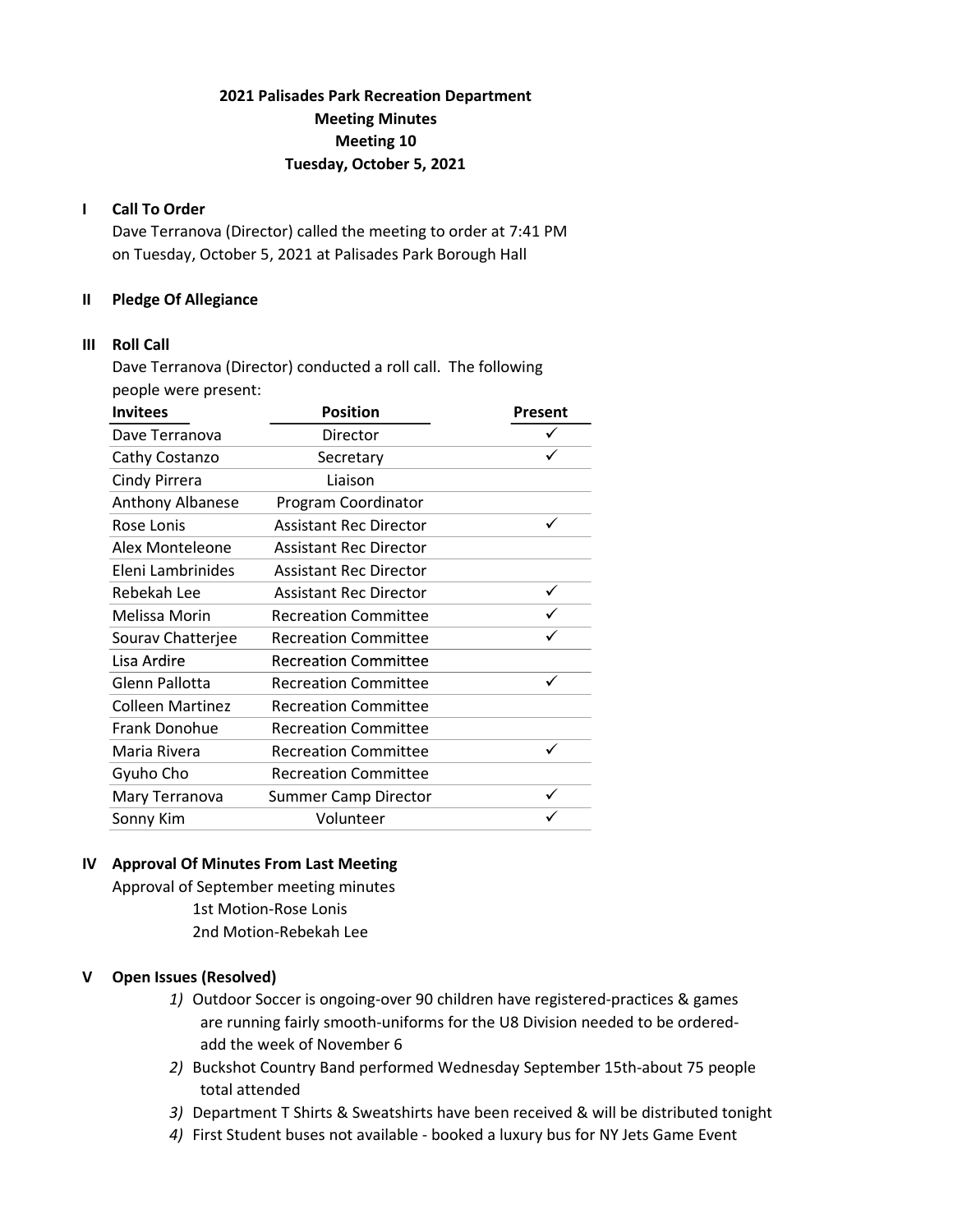# V Open Issues (Resolved)-Continued

- 5) Tyler Daniel Basketball Camp is ongoing 30 children registered, 18 new taking beginner lessons & 12 returning taking intermediate lessons
- 6) Fall Tennis Camp is ongoing 17 children registered, 14 new taking beginner lessons & 3 returning for intermediate lessons
- 7) Food Truck Festival has been approved by the Mayor & Council need to spread the word to get as many people to attend as possible - including other towns- Banner across Broad Ave-moving event off of Glen Ave-HS kids can help
- 8) Shop Rite will be donating candy & Fire Truck is booked for Halloween Parade
- 9) 21 Golf lessons would be \$680 per participant too expensive I will ask the HS coach (Wescott) for input & help

# VI New Business (Working)

- 1) Meet with Dr Cirillo on procedures going forward-Cathy & Dave to set date
- 2) Set up CPR Classes-on hold due to Covid-Cathy to follow up-Englewood
- 3) Send out email flyer with all programs-this will be finalized & sent sometime in Oct hoping to set up a school assembly to explain & hand out
- 4) Per Dave's discussion with AD Spafford-emails will be sent to all HS coaches to ask what Recreation can do to supporting their programs-on hold, will send in October
- 5) Webmaster hired & paid, awaiting creation of new Recreation website-getting close to completion - set a date for pictures
- 6) Continue to plan 2022 Memorial Day Parade check on podium no word from bands
- 7) Possibility of attending a NJ Devils game as I was contacted by their sales department
- 8) Mound on large field at Lindbergh needs to be rebuilt with purchased clay bricks tractor needs to be fixed in order to complete
- 9) Negotiating with Morningside Lane for 2022 Summer Concert Series for potential booking
- 10) Negotiating dates, times & location for Chess classes-hoping to start some time in October - approximately \$120 per child - 10 week program
- 11) Schedule a Movie Theater rental-maybe in Oct/Nov-Hotel Transylvania
- 12) Request Target-BJ's -Walmart donation cards for additional candy for Halloween
- 13) 8 children registered for Cheer need to find a coach or cheer gym for them
- 14) 16 children registered for Cross Country their info has been forwarded to AD Spafford - send list to Cathy
- 15) Need to set up an assembly at both the HS & Lindbergh to distribute flyer with all our programs

| <b>Restart Existing</b>  |                                      |                         |                     |  |
|--------------------------|--------------------------------------|-------------------------|---------------------|--|
| <b>Programs/Events</b>   | <b>Potential New Programs/Events</b> |                         |                     |  |
| Volleyball               | Golf                                 | Adult Kickball          | <b>Bowling</b>      |  |
| <b>Cross Country</b>     | Indoor Skydiving                     | American Dream Trip     | Ping Pong           |  |
| Skiing                   | Field/Family Day                     | Senior Prom for Elderly | Arts & Crafts       |  |
| Middle School Basketball | Cooking                              | Disco Night for Elderly | <b>Comedy Night</b> |  |
| Softball                 | Bingo-Family & Candy                 |                         | Badminton           |  |